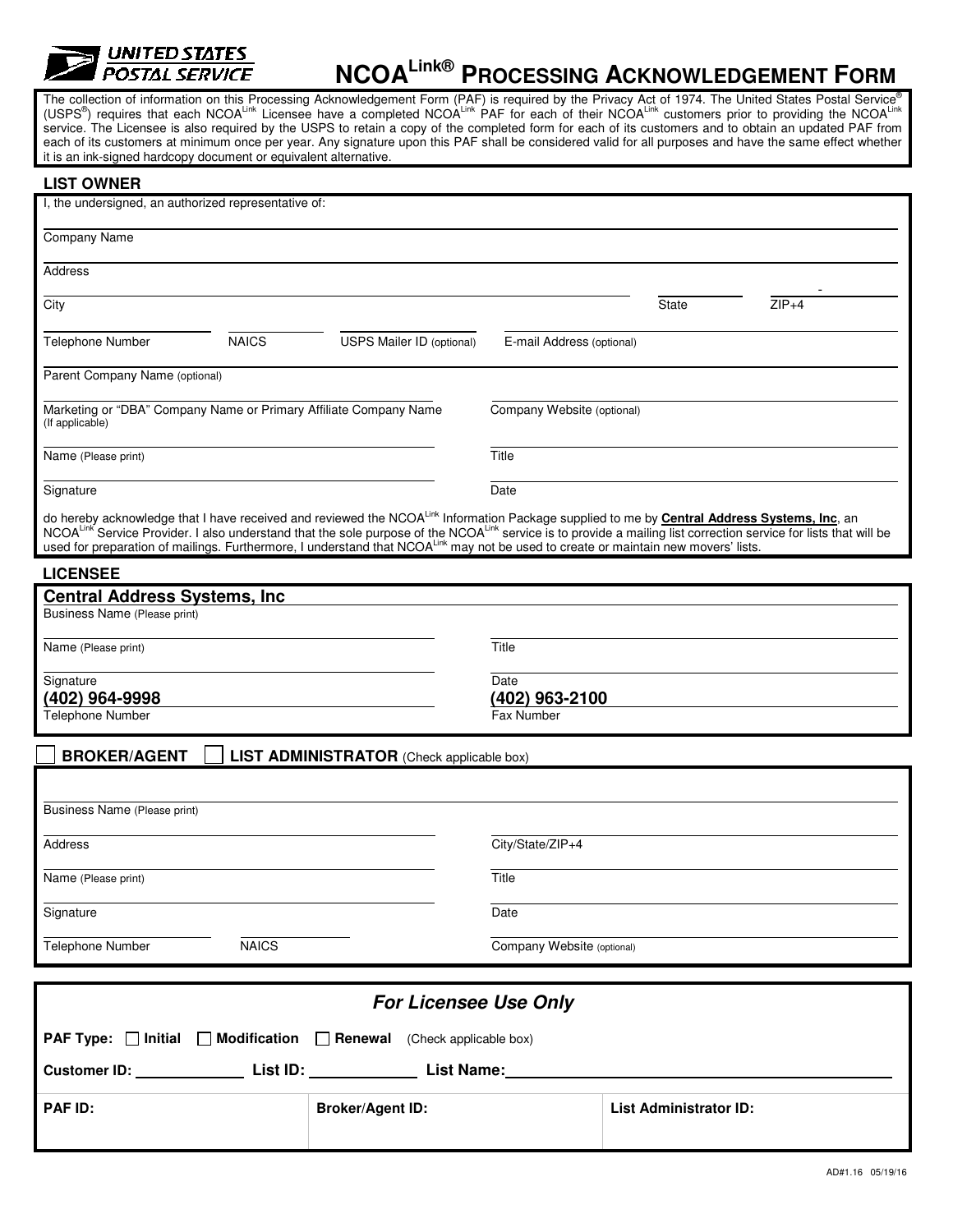# **NCOALink® PROCESSING ACKNOWLEDGEMENT FORM**

| For Licensee Use Only - Multiple Lists |                |                  |  |
|----------------------------------------|----------------|------------------|--|
| <b>PAF ID</b>                          | <b>List ID</b> | <b>List Name</b> |  |
|                                        |                |                  |  |
|                                        |                |                  |  |
|                                        |                |                  |  |
|                                        |                |                  |  |
|                                        |                |                  |  |
|                                        |                |                  |  |
|                                        |                |                  |  |
|                                        |                |                  |  |
|                                        |                |                  |  |
|                                        |                |                  |  |
|                                        |                |                  |  |
|                                        |                |                  |  |
|                                        |                |                  |  |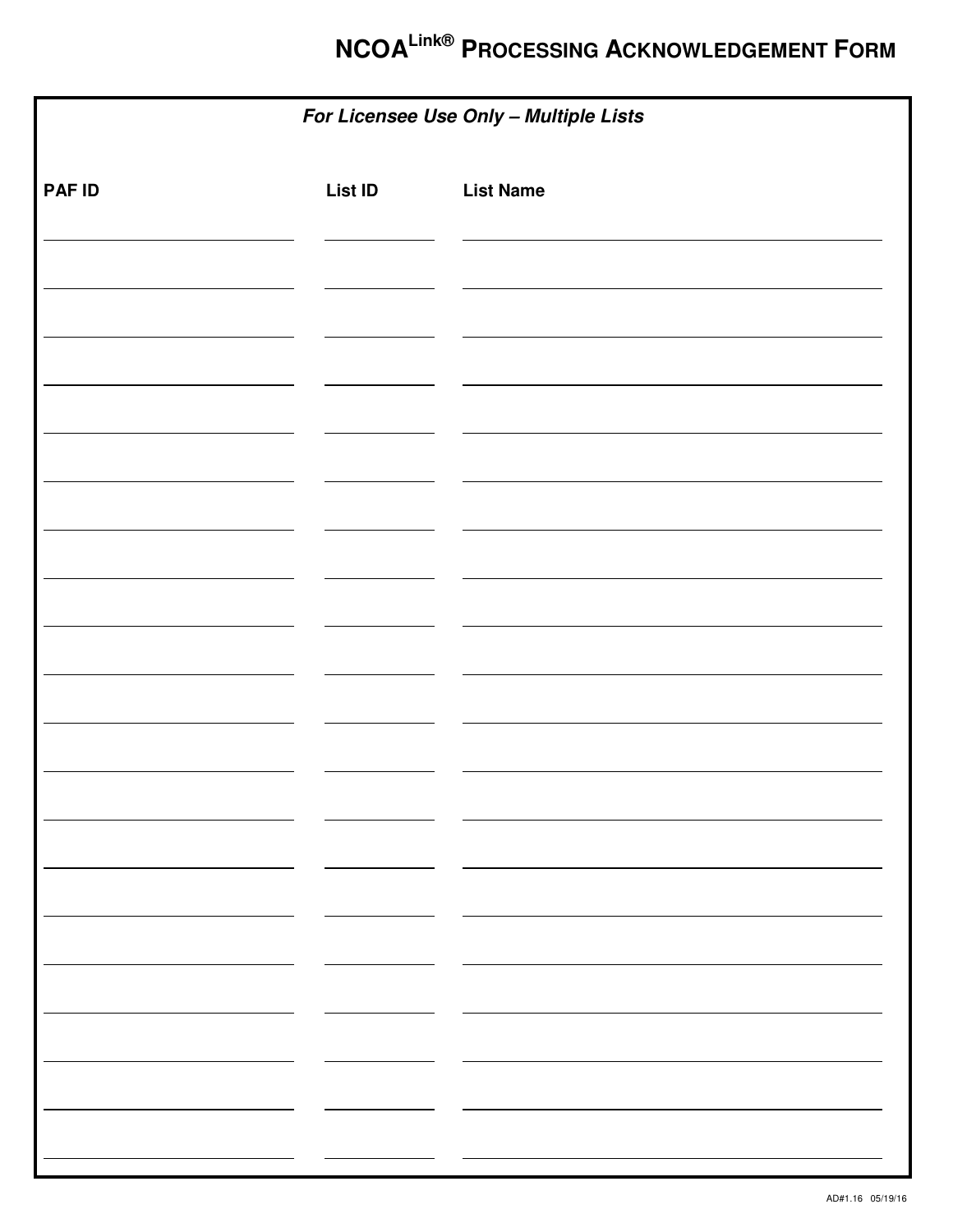

### **NCOALink® SERVICE PROVIDER REQUIRED TEXT DOCUMENT**

Central Address Systems, Inc is a non-exclusive Licensee of the USPS® (United States Postal Service®) to provide Limited Service NCOA<sup>Link®</sup> processing.

It is important to note that not all Service Providers can offer the same level of service. Data quantity differs based on license level. Full Service Providers receive the full 48 month data set while Limited Service Providers receive an 18 month data set. All data fulfillments to Service Providers are provided weekly under direct license from the USPS.

The full NCOA<sup>Link</sup> file is a consolidated file of move information that on average contains approximately 160 million permanent changes-of-address (COAs) filed with the United States Postal Service (USPS). These COAs are retained on the file for a four-year period from the move-effective date and the file is updated weekly.

Before being added to the NCOA<sup>Link</sup> file, the **Old** address supplied by the Postal customer must be ZIP + 4 ® coded. The **New** addresses must be ZIP + 4 coded and validated using the USPS' proprietary database of actual delivery points. (NOTE: The delivery point database does not include NAMES or COA information.) Each delivery point confirmed **New** address is included on the NCOAL<sup>Link</sup> file. If unable to validate the **New** address, the NCOA<sup>Link</sup> process will indicate that a move exists but will not provide the undeliverable **New** address.

**New** address information is provided only when a match to the input name and address is attained. The typical profile of the **New** address information contained on the NCOALink file is as follows:

- 89.68% Forwardable moves containing delivery point confirmed **New** addresses **New** address provided
- 1.19% Moves containing unconfirmed **New** addresses **New** address not provided
- 7.44% Moved, left no address
- 1.63% PO Box Closed
- 0.06% Foreign moves

When possible, postal customers who move multiple times within the NCOALink time period are "linked" or "chained" to ensure that the latest address is furnished when an NCOALink match is attained. This is not always possible if subsequent COAs are not filed in exactly the same manner as a COA filed previously (e.g., name spelling differences or conflicting secondary information).

The provision of change of address information is controlled by strict name and address matching logic. NCOAL<sup>ink</sup> processing will only provide new address information when queried with a specific algorithm of the name and input address from a mailers address list which matches the information on the NCOA<sup>Link</sup> Product. Data contained in and information returned by NCOALink is determined by the name and move type (Business, Individual, or Family) indicated on a Postal customer's Change of Address form.

The data contained within the NCOALINK Product is comprised of approximately 40% family moves, 54% individual moves, and 6% business moves.

All matches made to the NCOALink file require a ZIP  $+$  4 coded, parsed input address.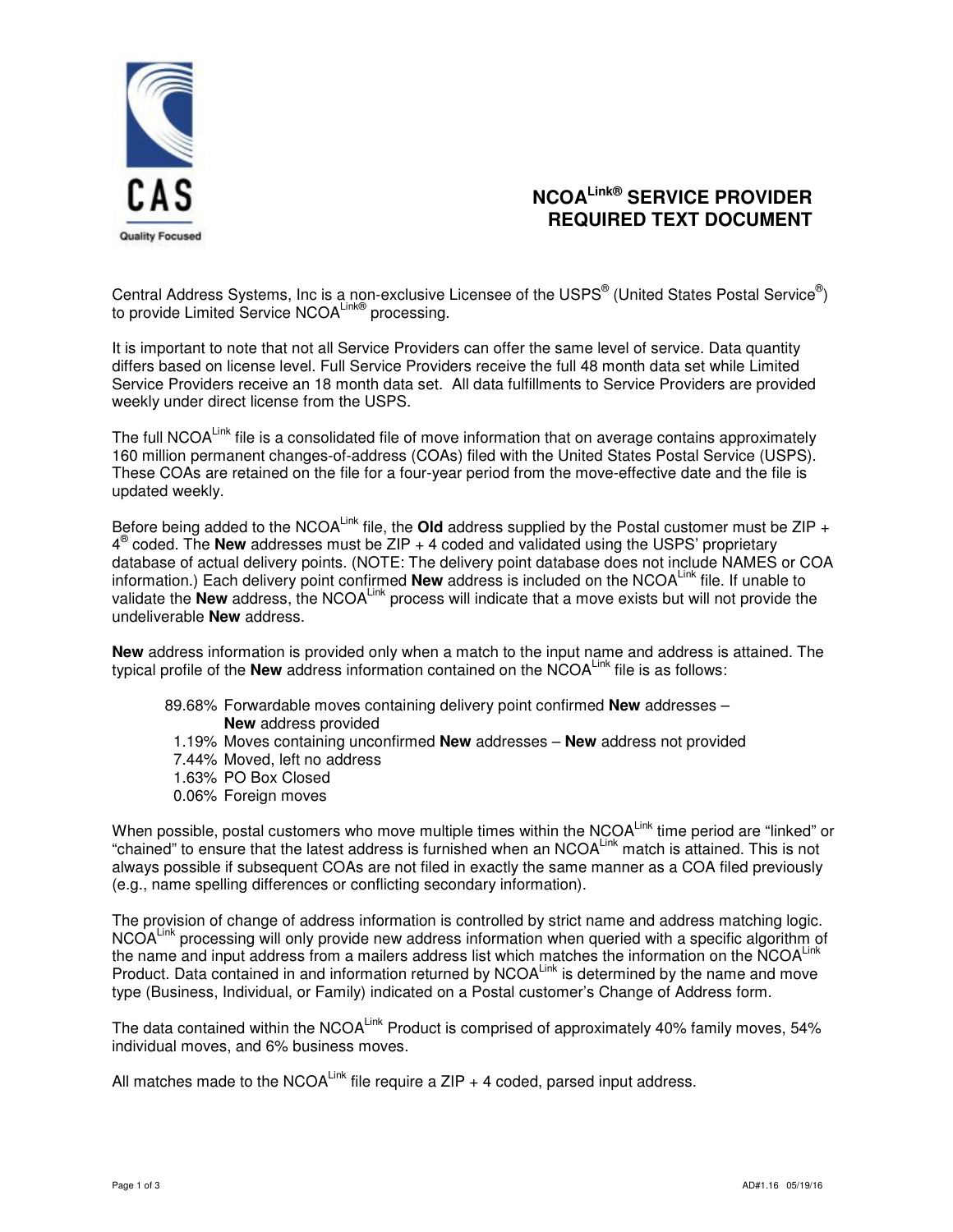

The five types of processing modes are Standard (S); Business and Individual (C); Individual (I); Business (B); and Residential (R).

#### **Standard Processing Mode (S)**

- Standard Processing Mode requires inquiries in the following order:
	- Business Match on business name.
	- Individual Match on first name, middle name, surname and title required. Gender is checked and nickname possibilities are considered.
	- Family Match on surname only.
- **Under no circumstances shall there be a "Family" match only option.**

#### **Business and Individual Processing Mode (C)**

The NCOAL<sup>Link</sup> customer may choose to omit all "Family" match inquiries and allow only "Individual" and "Business" matches to be acceptable. This matching process is also known as C Processing Mode.

#### **Individual Processing Mode (I)**

The NCOALink customer may also choose to omit "Business" match inquiries when processing individual names for mailing lists that contain no business addresses.

#### **Business Processing Mode (B)**

• The NCOALink customer may choose to process for only "Business" matches when processing a "Business-to-Business" mailing list which contains no residential (Individual or Family) addresses.

#### **Residential Processing Mode (R)**

The NCOA<sup>Link</sup> customer may choose to omit "Business" match inquiries and allow only "Individual" and "Family" matches to be acceptable under Residential Processing Mode. This matching process is also known as R Processing Mode.

The USPS has opted to remove soundex from the matching logic process. Consequently, the USPS has established a process called the "Rules Table." This process will produce matches that otherwise would not be possible, i.e. JOHNY and JOHNNY, without the risks associated with soundex.

All nickname possibilities are derived from a standard USPS nickname list. In considering alternate presentations of an input name, only reasonable derivatives of the original input name are acceptable. If an input name and address do not match to NCOALink and alternative queries are attempted, any variations which obtain NCOA<sup>Link</sup> matches will be provided to the NCOALink customer for analysis.

When a match or a near match of an input name and address to NCOAL<sup>Link</sup> is identified, a standard NCOA<sup>Link</sup> return code is provided indicating the type of match made or reason that a match could not be made.